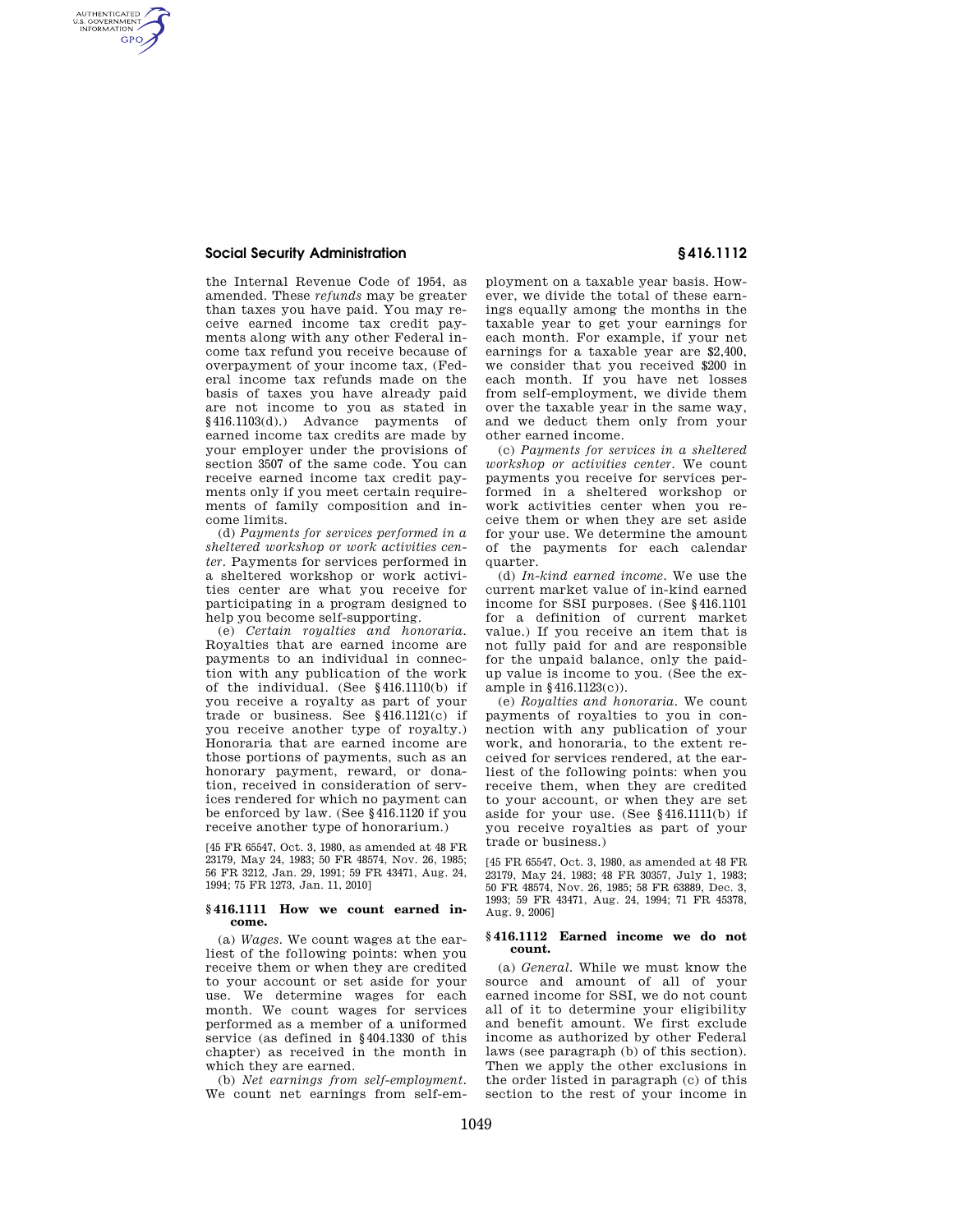the month. We never reduce your earned income below zero or apply any unused earned income exclusion to unearned income.

(b) *Other Federal laws.* Some Federal laws other than the Social Security Act provide that we cannot count some of your earned income for SSI purposes. We list the laws and exclusions in the appendix to this subpart which we update periodically.

(c) *Other earned income we do not count.* We do not count as earned income—

(1) Any refund of Federal income taxes you receive under section 32 of the Internal Revenue Code (relating to earned income tax credit) and any payment you receive from an employer under section 3507 of the Internal Revenue Code (relating to advance payment of earned income tax credit);

(2) The first \$30 of earned income received in a calendar quarter if you receive it infrequently or irregularly. We consider income to be received infrequently if you receive it only once during a calendar quarter from a single source and you did not receive it in the month immediately preceding that month or in the month immediately subsequent to that month. We consider income to be received irregularly if you cannot reasonably expect to receive it.

(3) If you are under age 22 and a student who is regularly attending school as described in §416.1861:

(i) *For earned income beginning January 1, 2002,* monthly and yearly maximum amounts that are the larger of:

(A) The monthly and yearly amounts for the previous year, or

(B) Monthly and yearly maximum amounts increased for changes in the cost-of-living, calculated in the same manner as the Federal benefit rates described in §416.405, except that we will use the calendar year 2001 amounts as the base amounts and will round the resulting amount to the next higher multiple of \$10 where such amount is a multiple of \$5 but not of \$10 and to the nearest multiple of \$10 in any other case.

(ii) *For earned income before January 1, 2002,* the amounts indicated in Table 1 of this section.

# **§ 416.1112 20 CFR Ch. III (4–1–10 Edition)**

TABLE 1

| For months                    | Up to per<br>month | But not<br>more than<br>in a cal-<br>endar year |
|-------------------------------|--------------------|-------------------------------------------------|
| In calendar years before 2001 | \$400              | \$1,620                                         |
| In calendar year 2001         | 1.290              | 5.200                                           |

(4) Any portion of the \$20 monthly exclusion in §416.1124(c)(10) which has not been excluded from your unearned income in that same month;

(5) \$65 of earned income in a month; (6) Earned income you use to pay impairment-related work expenses described in §416.976, if you are disabled (but not blind) and under age 65 or you are disabled (but not blind) and received SSI as a disabled individual (or received disability payments under a former State plan) for the month before you reached age 65.

(i) For periods prior to December 1, 1990, you must be able, however, to establish your initial eligibility for Federal benefits without the use of the impairment-related work expense exclusion. Once you establish your initial eligibility without the use of the impairment-related work expense exclusion, the exclusion applies for determining your eligibility for all subsequent consecutive months for which you are eligible for regular SSI benefits, federally administered optional State supplementary payments, special SSI cash benefits or special SSI eligibility status. If, in a subsequent month, you are not eligible for any of these benefits, you cannot reestablish your eligibility for Federal SSI benefits or federally administered optional State supplementary payments before December 1, 1990, using the impairment-related work expense exclusion.

(ii) For periods after November 30, 1990, you may also use the impairmentrelated work expense exclusion to establish initial eligibility and reeligibility following a month in which you were not eligible for regular SSI benefits, a federally administered optional State supplementary payment, special SSI cash benefits or special SSI eligibility status.

(7) One-half of remaining earned income in a month;

(8) Earned income used to meet any expenses reasonably attributable to the